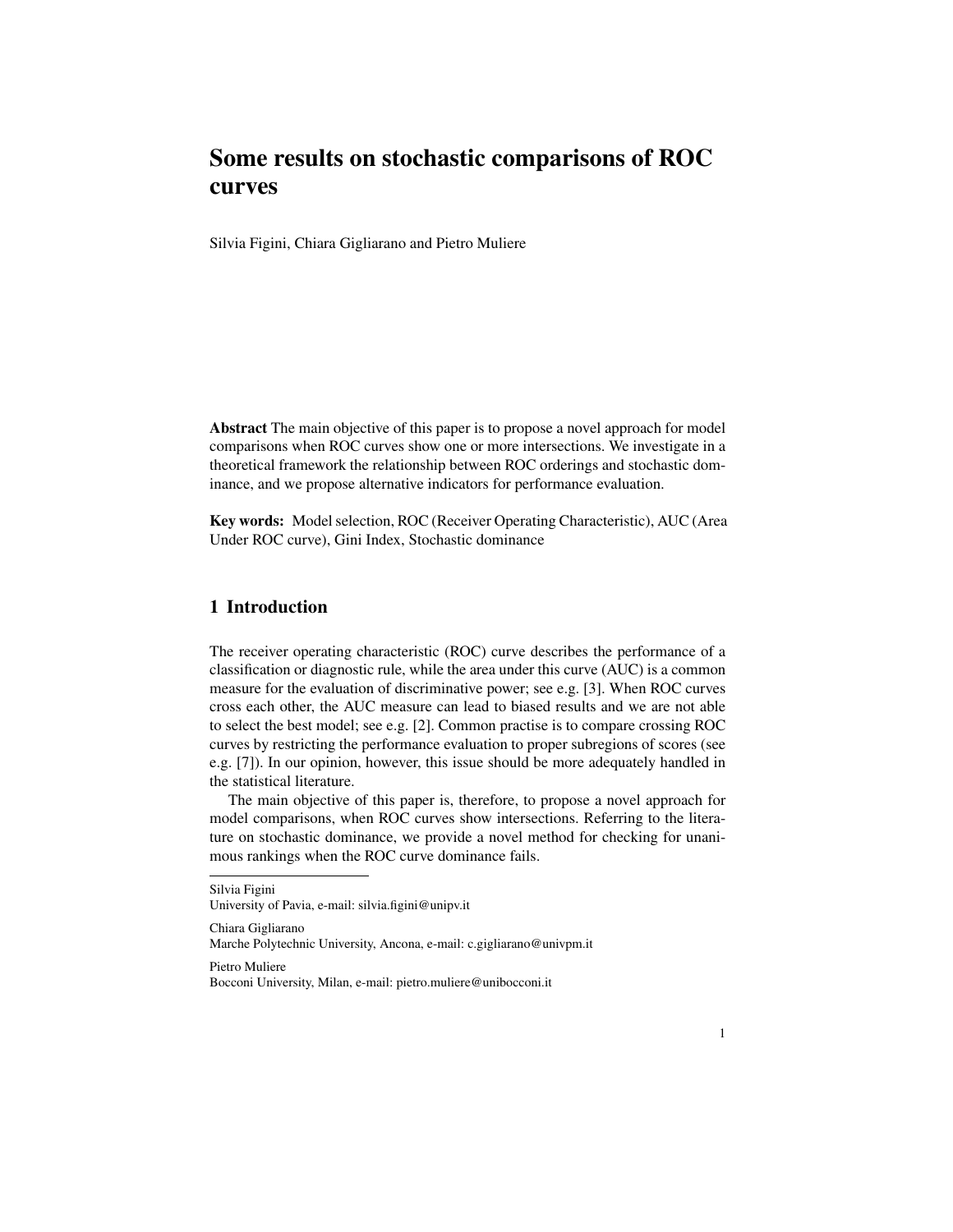#### 2 ROC curve, AUC and Gini index

Consider a classification tool that gives a real-valued score to classify items into two categories: good or bad. Let the random variable *X* with c.d.f. *F* represent the score and  $x = (x_1, x_2, ..., x_n)$  be a score profile from *X* with mean  $\mu(x)$  and variance  $\sigma^2(x)$ . Let  $\mathcal{X} = \{x : \mu(x) = \mu\}$  be the set of *n*-dimensional score profiles with mean  $\mu$ .

Suppose that for a prespecified cut-off *c*, item *i* is labeled as *bad* if  $x_i \leq c$  and as *good* otherwise. The true positive rate, or sensitivity, is  $F_B(c) = Pr(X \le c | Bad)$ , while the false positive rate, or (1 - specificity), is  $F_G(c) = Pr(X \le c | Good)$ .<sup>1</sup>

The ROC curve is obtained representing, for any fixed cut-off value, a point in the cartesian plane having as x-value the false positive rate and as y-value the true positive rate. The best curve is the one that is leftmost, the ideal one coinciding with the y-axis. Then the ROC curve is defined as a plot of  $\{(u, ROC_X(u)), u \in (0,1)\}\,$ where  $ROC_X(u) = F_B(F_G^{-1}(u))$ .

For sake of model comparisons, performance indicators based on the ROC curve have been proposed, such as the AUC, which is defined as the integrated sensitivity over all specificity ranges:  $AUC = \int_{-\infty}^{+\infty} F_B(s) dF_G(s)$ .

Since the ROC curve measures the inequality between the good and the bad score distributions, it seems reasonable to see a connection between the ROC curve and the Lorenz curve; see [3]. Twice the area between the Lorenz curve and the straight line at 45 degree corresponds to the well-known Gini concentration index. This leads to an interesting interpretation of the AUC measure in terms of the Gini coefficient *G*; more precisely:  $G = 2 \cdot AUC - 1$ ; see [4].

## 3 ROC ordering and stochastic dominance

If the ROC curves do not cross each other, there is an unambiguous comparison of two diagnostic tests in terms of discriminative power and the AUC index provides consistent results. The ordering induced by the ROC curves is equivalent to the first stochastic dominance:  $ROC_X(u) \leq ROC_Y(u)$  if and only if  $F_B(F_G^{-1}(u)) \leq$  $H_B(H_G^{-1}(u)) \,\forall u \in (0,1)$ , where *X* and *Y* represent the score of two different classifiers, with c.d.f. *F* and *H*, respectively. In symbols, we write that  $X \geq_{FSD} Y$ .

In comparing two score distributions, it is of interest to investigate the transformations by which one distribution is obtained from the other. More specifically, *Y* has more discriminative power than *X*, if *Y* is obtained from *X* by some kind of performance-increasing transfers.

We say that  $X >_{FSD} Y$  if and only if *Y* is obtained from *X* by a *first order performance increasing (FOPI) transfer*, according to which the cumulative proportion of bad individuals, increasingly ordered according to their scores, is always higher in *Y* than in *X*. In the empirical case,  $(X, Y)$  is a *FOPI transfer* if  $p_j \le q_j \ \forall j = 1, ..., m$ ,

<sup>&</sup>lt;sup>1</sup> The sensitivity is the probability of correctly classifying a bad item, while the specificity is the probability of correctly classifying a good item.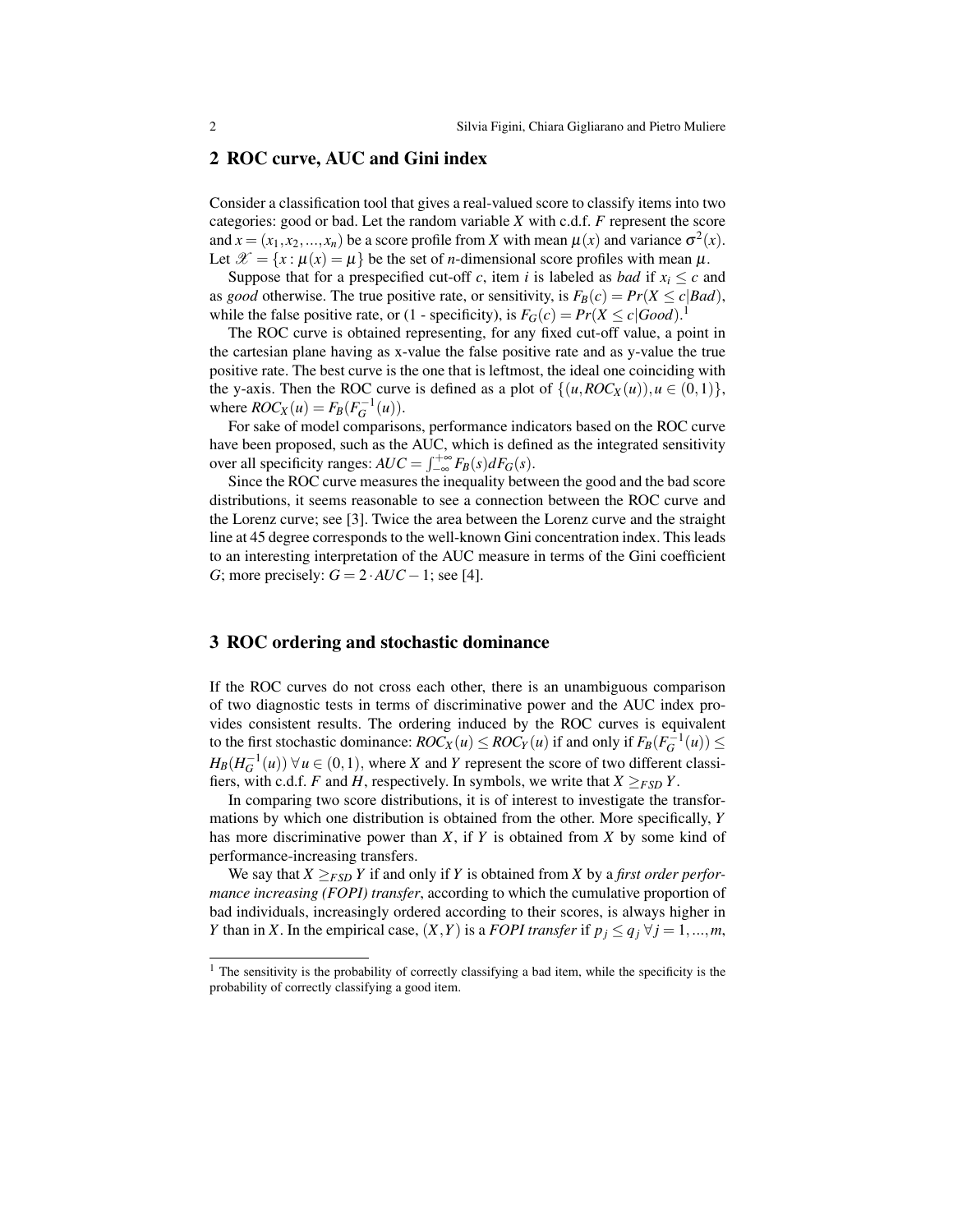where  $(p_1, ..., p_m)$  and  $(q_1, ..., q_m)$  are the true positive rates for *X* and *Y* in correspondence to each of the *m* given cut-offs.

Let us denote *discriminative power index* any function  $I: \mathscr{X} \to \mathbf{R}$ . The function *I* satisfies the *FOPI* principle of transfers if  $I(X) \leq I(Y)$  whenever  $(X, Y)$  is a *FOPI* transfer. Obviously, AUC satisfies this principle.

If two ROC curves intersect each other, the first order stochastic dominance fails and it is not possible to employ the AUC index. Thus we move to the second order stochastic dominance (SSD), according to which *X* dominates *Y* (in symbols,  $X \geq_{SSD} Y$ ) if  $\int_0^z ROC_X(u) du \leq \int_0^z ROC_Y(u) du \ \forall z \in [0,1].$ 

The SSD can be obtained from a *second order performance increasing (SOPI) transfer*, according to which *Y* assigns to bad individuals the smallest scores with higher frequency and the highest scores with smaller frequency than *X*. 2

Although multiple crossings of ROC curves can occur, in practise they are less common than single intersections. Here we focus on the scenario of one crossing.

We say that the ROC curve of distribution *X intersects* that of *Y once from below* if and only if there exists  $u^* \in (0,1)$  such that  $ROC_X(u) \leq ROC_Y(u) \ \forall u \leq u^*$  and < for some  $u \le u^*$ , and  $ROC_X(u) \ge ROC_Y(u) \,\forall u \ge u^*$  and  $>$  for some  $u \ge u^*$ .

**Proposition 1.** If ROC<sub>X</sub>  $(u)$  intersects once from below ROC<sub>Y</sub>  $(u)$  and if  $\int_0^{u^*}$  $\int_0^u$  (*ROC<sub>Y</sub>* (*u*) –  $ROC_X(u)$ ) $du \geq \int_{u^*}^1 (ROC_X(u) - ROC_Y(u))du$ , then  $X \geq_{SSD} Y$ .

Since the AUC index may contradict with the criterion of the SSD, alternative measures are required. From [1], we have that the class of indices  $I(X)$  =  $\int \psi(x) dF_B(x)$ , with  $\psi$  nondecreasing and concave, is consistent with the SSD. This class of measures provides, therefore, a coherent alternative to the AUC.

If also the SSD is violated, we refer to the third order stochastic dominance, according to which  $X \geq_{TSD} Y$  if  $\int_0^z \left( \int_0^x ROC_X(u) du \right) dx \leq \int_0^z \left( \int_0^x ROC_Y(u) du \right) dx$  $\forall z \in [0,1].$ 

 $X \geq_{TSD} Y$  if and only if *Y* is obtained from *X* through a *third order performance increasing (TOPI) transfer*, according to which in *Y* a *SOPI* transfer happens at a higher level of specificity than in *X*. In [7], indeed, it is stated that "if the curves of the two scorecards overlap then one scorecard is better in one region of scores an the other in another region of scores. (...) Normally one is anxious to accept a large proportion of the goods and so the cut-off scores would tend to be in the area nearer the left of the graph." (page 116).

A discriminative power index *I* is consistent with the *TOPI* transfer if and only if  $I(Y) \geq I(X)$  with  $(X, Y)$  being a *TOPI* transfer. Note that the AUC does not satisfy this property.

 ${\bf Proposition 2.}$  *If ROC<sub>X</sub>*  $(u)$  intersects once from below ROC<sub>*Y*</sub>  $(u)$  and if  $\int_0^{u^*}$  $\int_0^u$  (*ROC<sub>Y</sub>* (*u*) –  $ROC_X(u)$ ) $du \leq \int_{u^*}^1 (ROC_X(u) - ROC_Y(u))du$ , then  $I(Y) > I(X)$  for all TOPI consistent discriminative power indices  $I(\cdot)$  if and only if  $\sigma^2(y) \ge \sigma^2(x)$ .

Proposition 2 states that we can still compare two crossing ROC curves, in case of violation of SSD, provided that (i) the score means are equal and (ii) the ROC

<sup>2</sup> In the income distribution literature, this transfer is called *regressive transfer*.